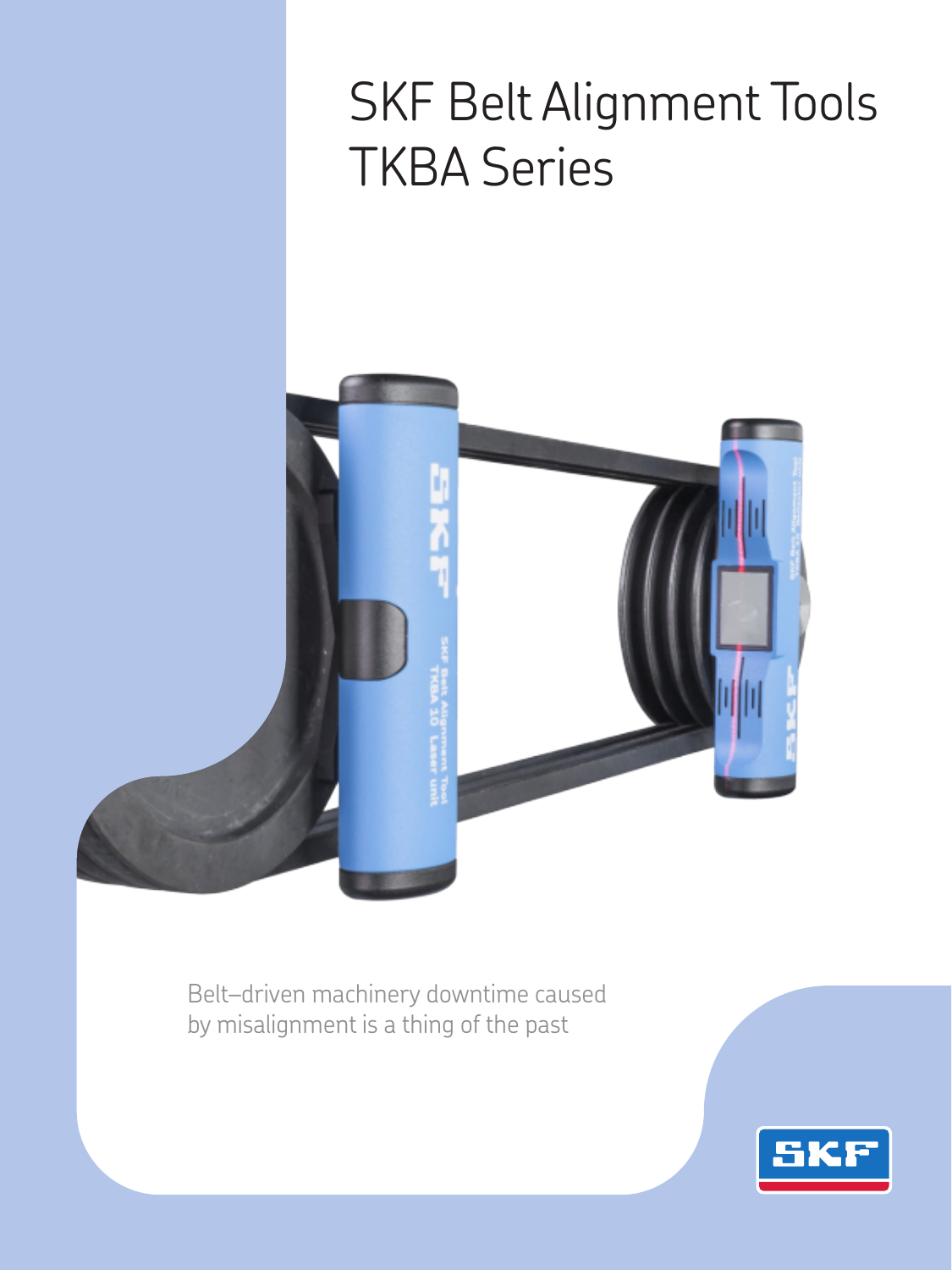## SKF Belt Alignment Tools



Measuring parallel and angular misalignment using a straight edge or a piece of string.



**A** Vertical angle misalignment. **B** Parallel misalignment. **nC** Horizontal angle misalignment. **D** Correct alignment.

One of the common reasons for unplanned downtime of belt-driven machinery is pulley misalignment. Pulley misalignment can increase wear on pulleys and belts as well as increasing the noise and vibration level that can result in unplanned machinery downtime. Another side effect of increased vibration is premature bearing failure. This too can cause unplanned machinery downtime.

#### **Traditional belt alignment methods**

These methods are usually visual in combination with a straight edge and/or length of string. Although quick to perform, they are often inaccurate.

#### **Laser belt alignment methods**

Using a laser belt alignment tool is quicker and more accurate than traditional methods. Belt alignment tools can either align the pulley faces or the pulley grooves.

#### **Accurate pulley and belt alignment can help you:**

- Increase bearing life.
- Increase machinery uptime, efficiency and productivity.
- Reduce wear on pulleys and belts.
- Reduce friction and thereby energy consumption.
- Reduce noise and vibration.
- Reduce costs of replacing components and machinery downtime.



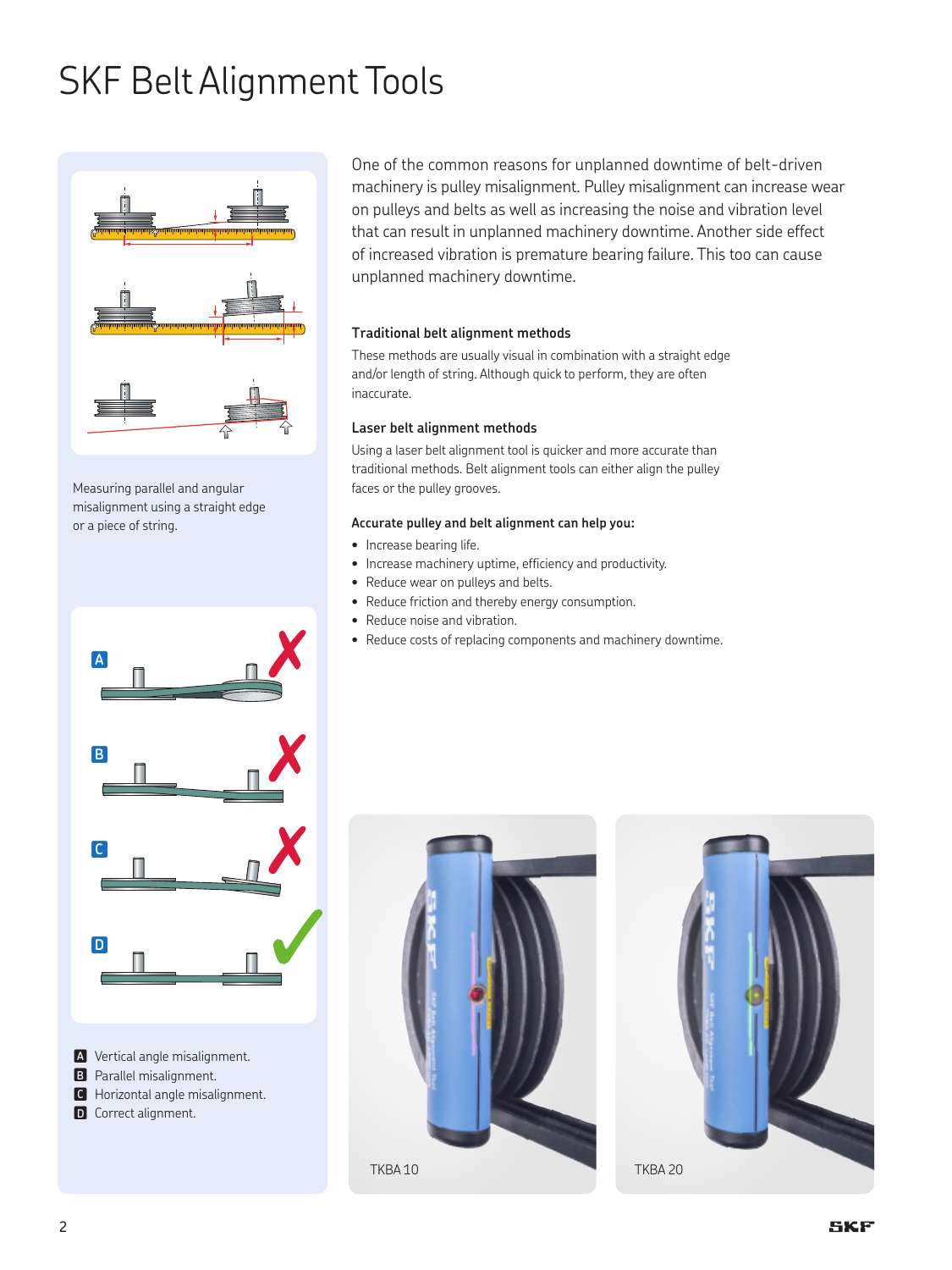SKF offers a range of three different belt alignment tools to enable accurate alignment for almost all applications. The tools are designed to be easy to use without any special training. The laser position indicates the nature of misalignment allowing easy and accurate adjustment.



## TKBA 10 and TKBA 20

Versatile tools for pulley and sprocket alignment

The SKF TKBA 10 and TKBA 20 allow pulleys and sprockets to be aligned on the side face. The unit magnetically attaches to the inside or outside face of almost any belt pulley or chain sprocket and has no small parts or targets that can get lost. A laser line is projected from the transmitter unit to the reflector unit mounted on the opposite pulley. A reference line on the reflector unit directly indicates the offset and vertical angle misalignment. The reflected laser line shown on the transmitter unit shows the horizontal angle misalignment of all three.

- Powerful magnets allow fast and easy attachment.
- Facilitates simultaneous adjustment of tension and alignment.
- Can be used on almost all machines using V belts, banded belts, ribbed belts and most other belts as well as chain sprockets.
- SKF TKBA 10 utilises a red laser and can be used for distances up to 3 m *(10 ft).*
- SKF TKBA 20 utilises a highly visible green laser and can be used for distances up to 6 m *(20 ft)*. It can even be used outdoors in sunny conditions.
- Sturdy aluminium housings help ensure assembly stability and accuracy during the alignment process.



## TKBA 40

Highly accurate tool for V-belt pulley alignment

The SKF TKBA 40 aligns V-belt pulleys in the grooves. V–guides and powerful magnets allow the TKBA 40 to be fitted in the grooves of the pulley. With only two components, a laser–emitting unit and a receiver unit, the belt alignment tool is easy and fast to attach. The three– dimensional target area on the receiver unit allows the easy detection of misalignment as well as its nature; whether it is horizontal, vertical, parallel or a combination of all three.

- Powerful magnets allow fast and easy attachment.
- Three-dimensional target area simplifies the alignment process.
- Facilitates simultaneous adjustment of tension and alignment.
- V-guides facilitate the alignment of a wide range of V-belt pulleys.
- Aligns grooves of a V-belt pulley rather than its face, allowing optimum alignment of pulleys of unequal width or with dissimilar faces.
- A maximum operating distance of 6 m *(20 ft)* accommodates many applications.
- Special side adaptor allowing alignment of multi-ribbed and timing belt pulleys as well as sprockets is available as accessory.